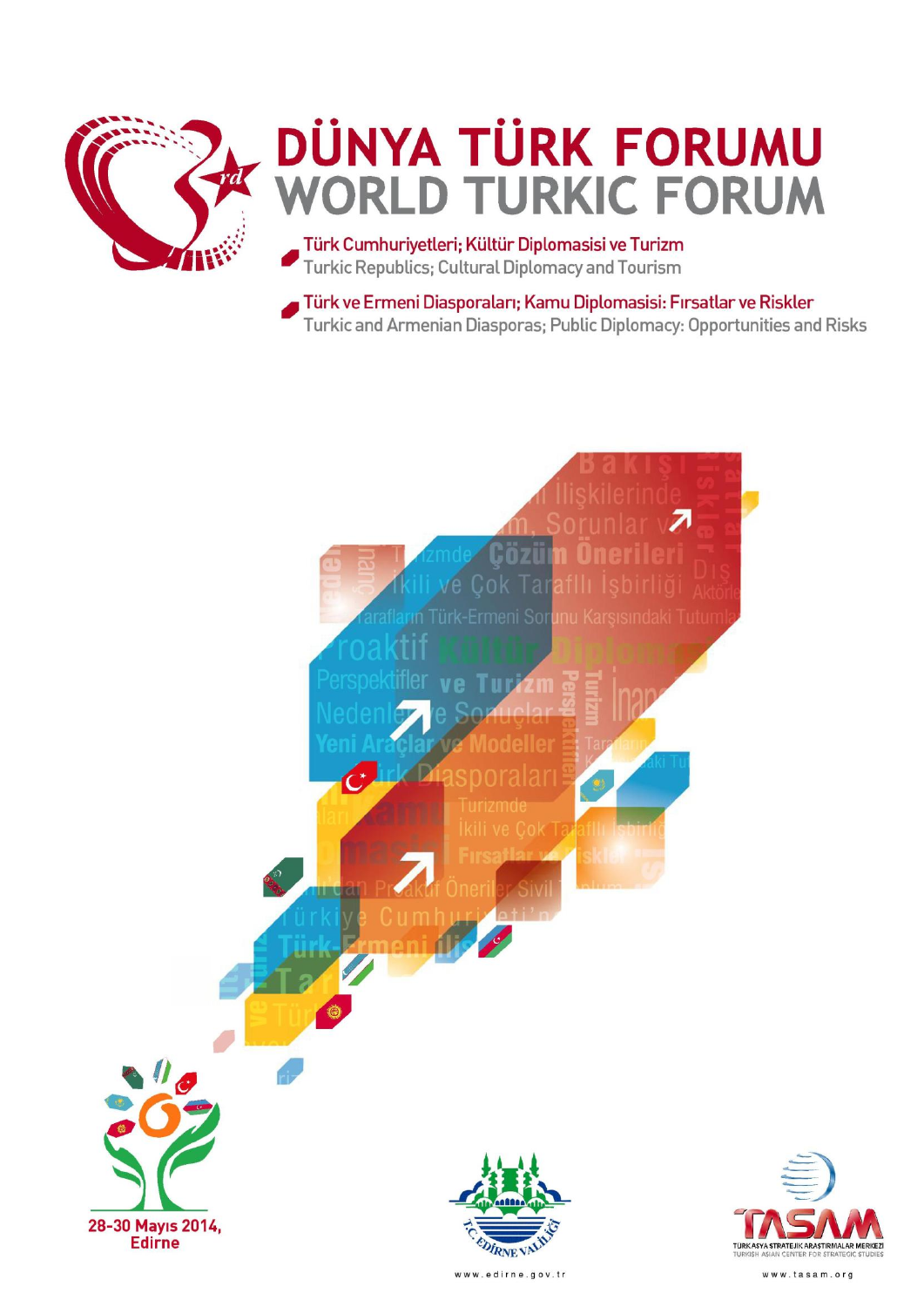

Türk Cumhuriyetleri; Kültür Diplomasisi ve Turizm Turkic Republics; Cultural Diplomacy and Tourism Türk ve Ermeni diasporaları; Kamu Diplomasisi: Fırsatlar ve Riskler Turkic and Armenian Diasporas; Public Diplomacy: Opportunities and Risks

DÜNYA TÜRK FORUMU

## **VISION DOCUMENT**

# **3 rd WORLD TURKIC FORUM**

**( 28 - 30 May 2014, Edirne )**

**Main Theme - 1**

# **Turkic Republics; Cultural Diplomacy and Tourism**

When considering geographical distributions and global and continental tendencies; obstacles have occurred which prevented Turkic Republics to develop deep economical relations among themselves. At this point; concentrating on **tourism and cultural interaction** seems to be best proper option for Turkic Republics to improve their relations with each other. On the other hand, change in technology, economics and politics which have been brought by increasing global rivalry, has not only effected the nature of cultural interaction but changed the consumption patterns in tourism. Lately; **cultural tourism** has become prominent and it has been predicted that it will develop rapidly. Also being effective in tourism is not just beneficial for the economy, but it also brings cultural interaction with it. Therefore; developing activities whether in cultural tourism or in other fields of tourism are crucially important for the improvement of relations between Turkic Republics.

**Culture** is the sum of all material, spiritual, mental and emotional features that create the characteristics of a society. Culture does not only contain art or literature but also lifestyle, basic human rights, system of values, tradition and beliefs. From this aspect, culture is the update, existence and concretization of civilization. Cultural exchange helps the people of a country to understand the characteristics of other people in different countries. It is impossible for a person to understand other cultures without experiencing them. One of the unifying features of Turkic Republics is the common cultural heritage. Therefore, the tools of cultural diplomacy should be used efficiently and interaction and deepening relations between Turkic Countries should be strengthened.

**Cultural Diplomacy** is a two stage process. On the one hand diplomatic communication networks provide the promotion and transformation of facts, ideas and cultural values of countries; on the other hand the culture itself allows the countries to carry out their political, strategic, economical interests. In this context; within the frame of cultural diplomacy and tourism in Turkic World; regional cooperation and carrying out the common goals are required.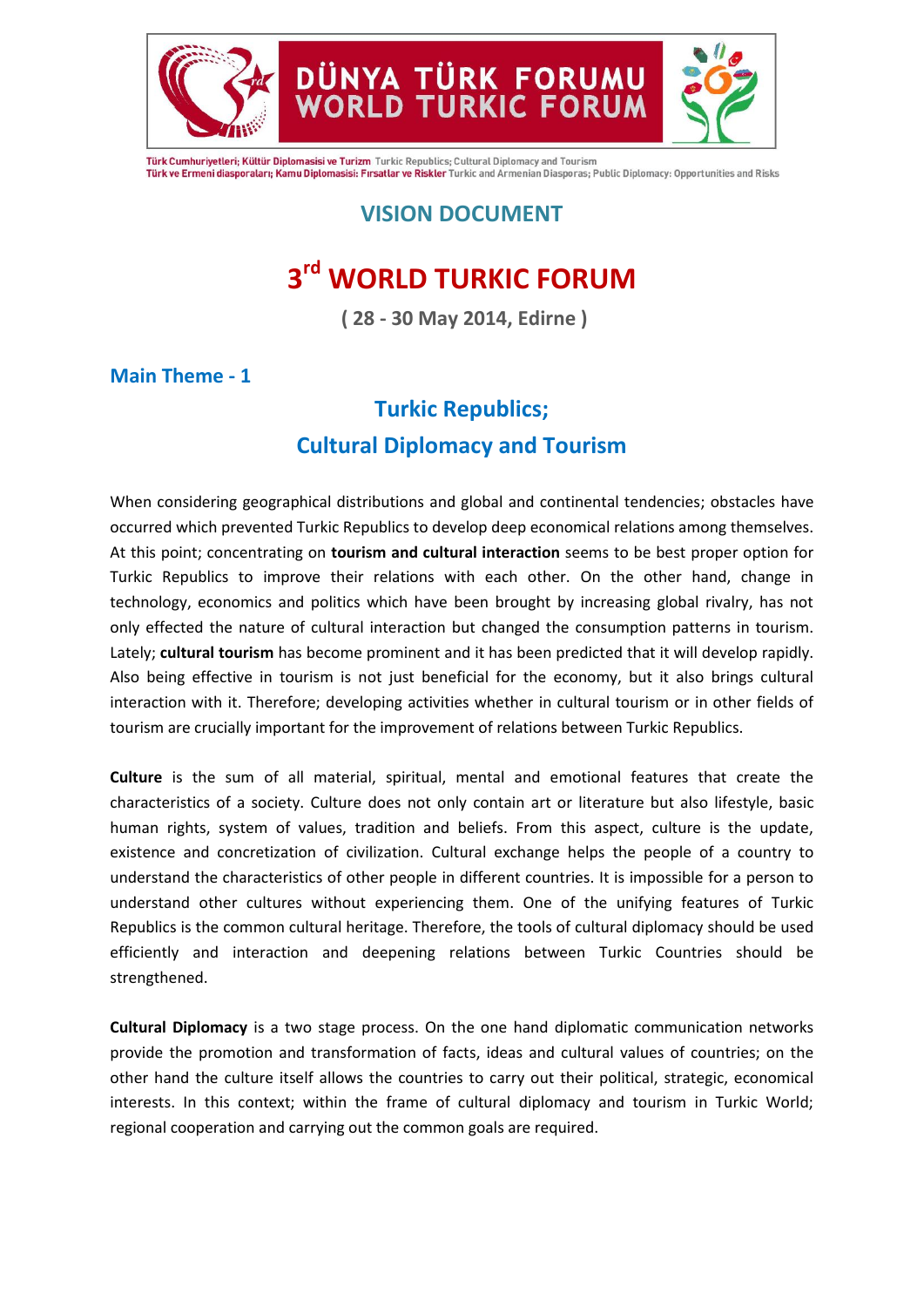

Türk Cumhuriyetleri; Kültür Diplomasisi ve Turizm Turkic Republics; Cultural Diplomacy and Tourism Türk ve Ermeni diasporaları; Kamu Diplomasisi: Fırsatlar ve Riskler Turkic and Armenian Diasporas; Public Diplomacy: Opportunities and Risks

DÜNYA TÜRK FORUMU

**RKIC FORUM** 

At this point common values of cultural heritage have become prominent as the constructive element of regional cooperation. Cultural heritage is the source of connection between past, present and future and it is also a tool for strengthening cultural dialogue. Language and religion which are the main features of cultural heritage have important role in coexistence of peoples. In today's world; the globalization has also been affecting culture in many different ways. In this new order where hierarchies have begun to disappear and have been replaced with communication network; it is possible for people to protect their cultures, languages and identities. Also through new technologies; new opportunities have occurred which can provide promotion and recognition of different cultures. These opportunities have been transforming the international arena and increasing the chance of a peaceful global order.

In this era where **"had power"** has been replaced with **"soft power"** and **"smart power";**  international politics have transformed and traditional diplomatic channels have been replaced with new diplomatic channels. This new diplomacy channel known as **"Public Diplomacy",** besides consists of communication between governments; is also consist of communication and interaction between governments and other countries' public opinions. Within this context; new diplomacy has given crucial importance to culture, common historical heritage, language, religion and civil society. International politics has begun to found on dialogue rather than conflicts or wars. Cultural Diplomacy is defined as the exchange of ideas, information, art, system of values, beliefs and traditions. It is an important and prominent political tool in developing and stabilizing relations.

Lack of sufficient interaction between countries is one of the main factors that prevent the development of relations in Turkic World. At this point; it is required to use similar cultural characteristics as a unifying element and consider different historical experiences as cultural richness. Different historical experiences may cause estrangement or division but when evaluated properly they can be transformed into cultural richness.

Throughout the history while Turkic nations had benefited from the cultural accumulation of the peoples that they had ruled; they have also kept their traditions and language. In today's globalized world, these unifying features which had been forgotten within time; has become one of the important tools of being effective in different regions. Therefore cultural diplomacy has become a prominent method in providing cooperation in Turkic World and accomplishing co-existence of peoples by including governments and non-governmental organizations.

Turkic peoples have created a rich common cultural heritage by obtaining accumulation for centuries. Today, it is possible to see the monuments, intellectual and artistic works that have contributed to this common heritage. Emphasizing on common heritage is important and necessary for improving relations between nations, cultures, histories and lands.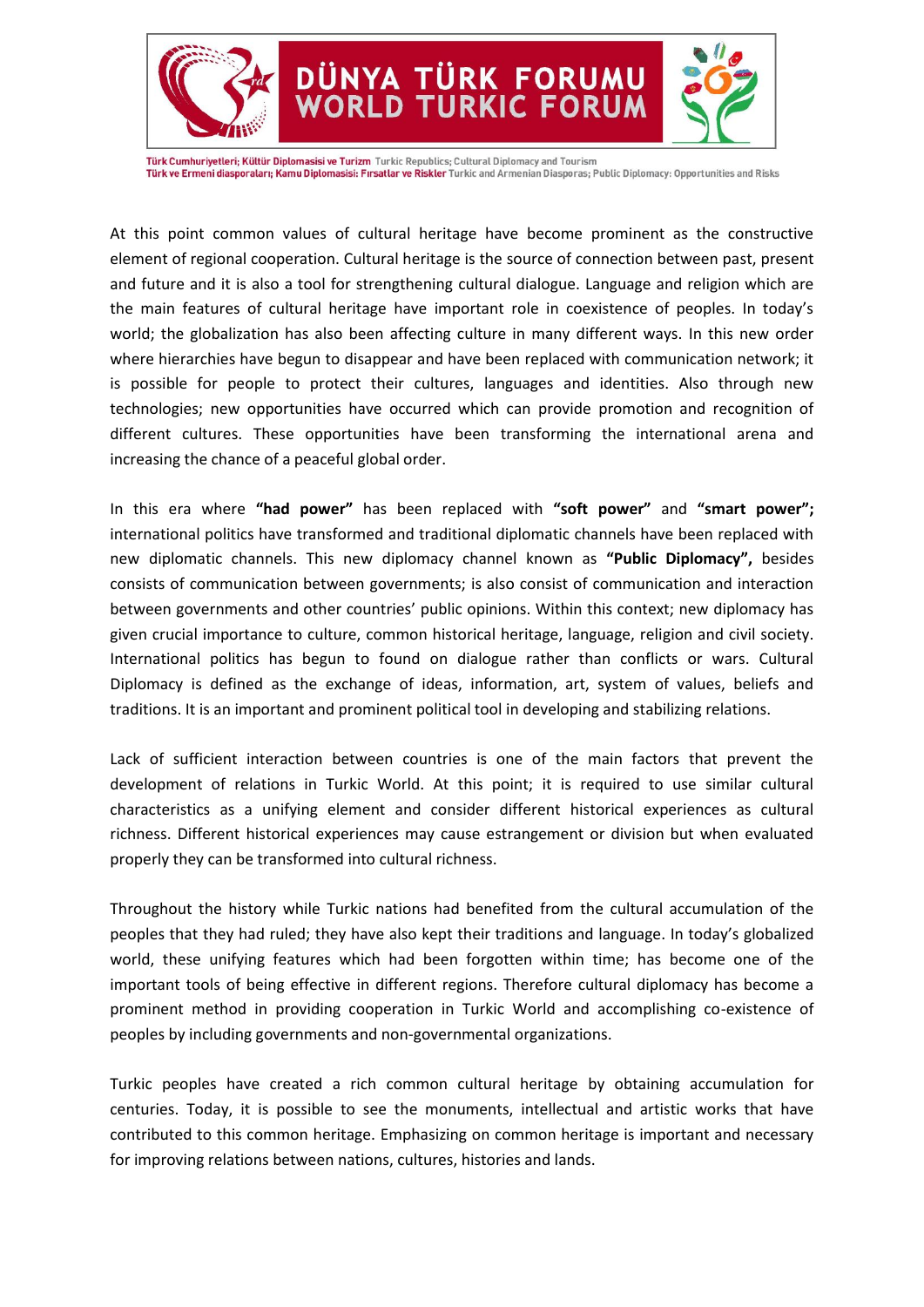

Türk Cumhuriyetleri; Kültür Diplomasisi ve Turizm Turkic Republics; Cultural Diplomacy and Tourism Türk ve Ermeni diasporaları; Kamu Diplomasisi: Fırsatlar ve Riskler Turkic and Armenian Diasporas; Public Diplomacy: Opportunities and Risks

As part of cultural diplomacy; dialogue between cultures is important as a political tool that can improve mutual trust between nations and help construction of a common future for the peoples. Including non-governmental organizations to this dialogue; will contribute to the development of civil society in Turkic World.

Apart from economical benefits of tourism; there is need for development cultural diplomacy and tourism activities that will consider the common cultures of the peoples of Turkic countries as a unifying force and the gains from different experiences as cultural richness. From this point of view; in order to contribute to the cooperation process in Turkic World; it has been decided that one of the **two main themes** of **3 rd World Turkic Forum** is **"Turkic Republics": Cultural Diplomacy and Tourism"** by TASAM (Turkish Asian Centre for Strategic Studies). **It has been decided that the main theme of 2014 June Summit of Cooperation Council of Turkic Speaking States, is tourism. It is especially predicted that the studies of the Forum should pro-actively contribute to the official summit**.

We hope that this Forum will make considerable contribution to strengthen cultural and tourism cooperation with pro-active approaches and transform differences into multi-dimensional richness in the countries of **Turkic World**.

#### **Main Theme - 1**

**Turkic Republics: Cultural Diplomacy and Tourism**

#### **Sub-Themes**

**Cultural Diplomacy: New Tools and Models**

#### **Cultural Diplomacy and Tourism Perspectives**

- Azerbaijan
- Kazakhstan
- -Kyrgyzstan
- Uzbekistan
- Turkmenistan
- Turkey

**Mutual and Multilateral Cooperation in Tourism Non-state actors in Tourism; Pro-active Suggestions -**Local administrations

- Civil Society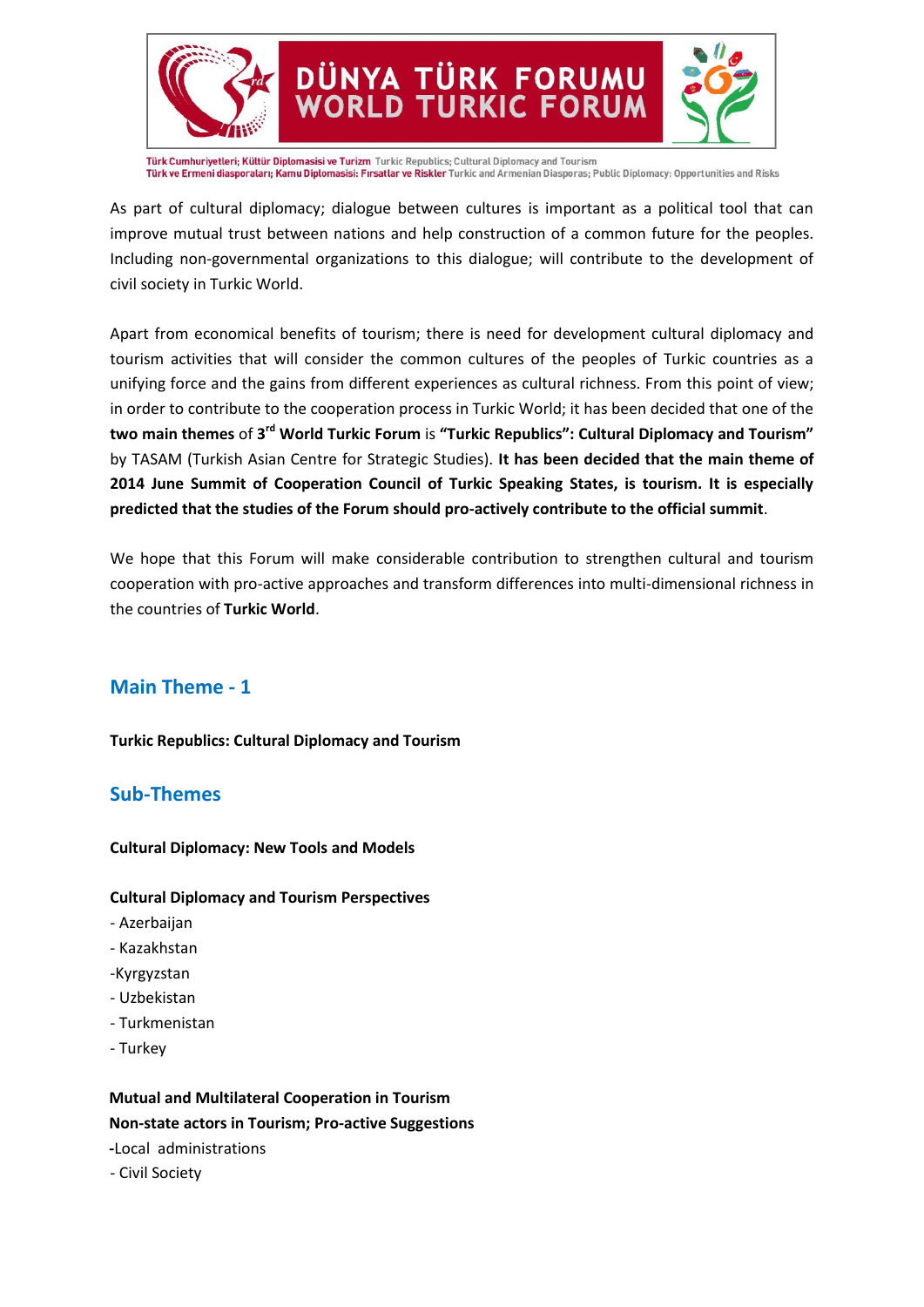

**Türk Cumhuriyetleri; Kültür Diplomasisi ve Turizm** Turkic Republics; Cultural Diplomacy and Tourism<br>**Türk ve Ermeni diasporaları; Kamu Diplomasisi: Fırsatlar ve Riskler** Turkic and Armenian Diasporas; Public Diplomacy: Op

- Private Sector
- Media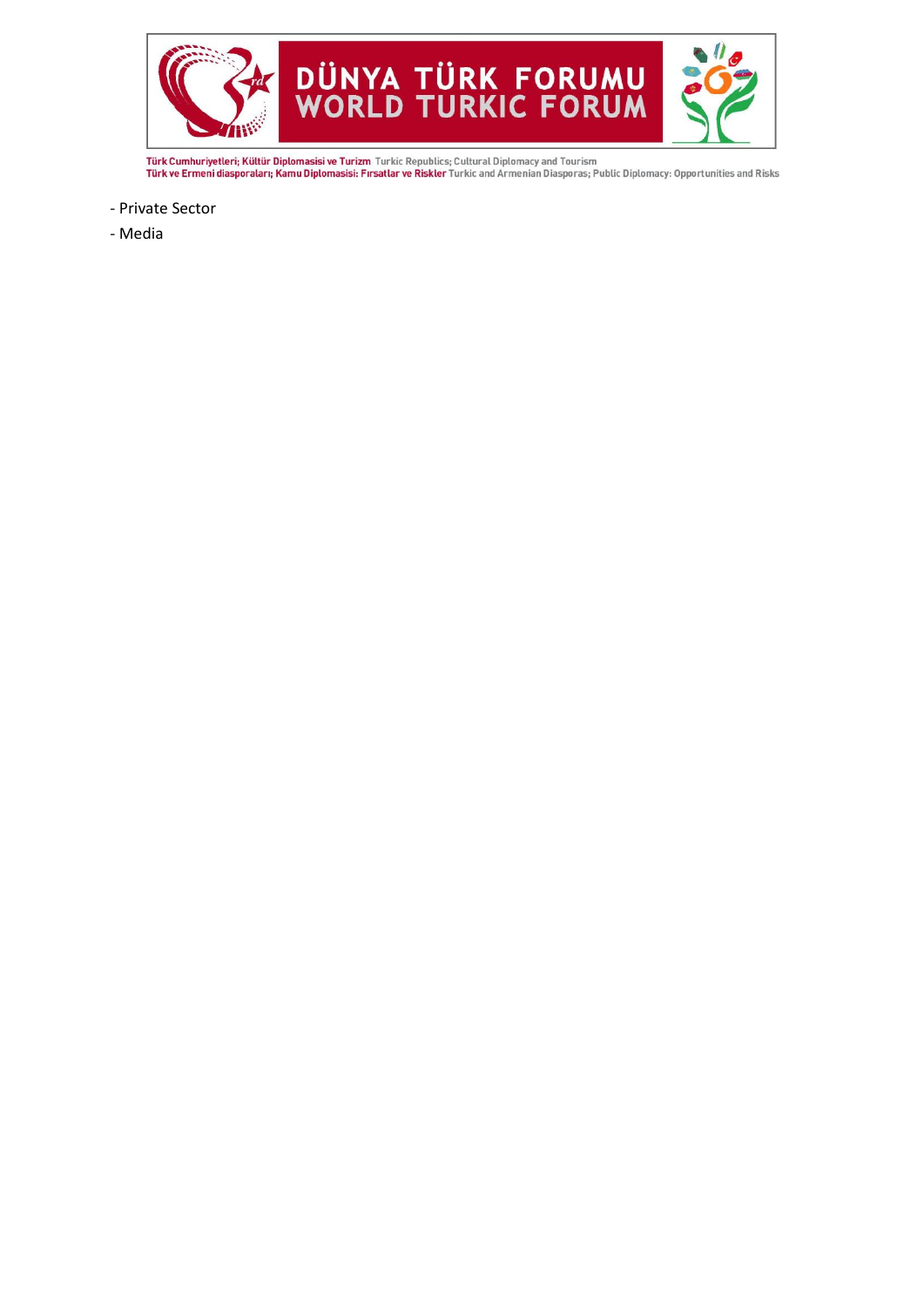



# **( VISION DOCUMENT )**

DÜNYA TÜRK FORUMU<br>WORLD TURKIC FORUM

# **3 rd WORLD TURKIC FORUM**

**( 28 - 30 May 2014, Edirne )**

### **Main Theme - 2**

# **Turkic and Armenian Diasporas; Public Diplomacy: Opportunities and Risks**

At the beginning of 20<sup>th</sup> century; Ottoman Empire had taken precautions in order to prevent foreign powers from interfering its domestic politics and subversion of itself. Within this framework; some of the subjects of the Ottoman Empire who had been living in certain parts of Anatolia had suffered from persecution. These persecutions have been exploited by international powers against Turkey, **Armenia** and **Armenian Diaspora** from time to time.

Under objective war conditions; it is accepted by everybody that a certain ethnic group can be forced to relocate. But the definition of the incident at the point of the sufferings of both sides and the exact and objective number of the victims has been subjected to serious discussion and dissensus. At this point, it is an undoubted reality that Turkish State and its people have been subjected to extremely unfair accusations. Again the incidents that took place in 1918 and 1992 in Azerbaijan have caused enormous pain and problems.

Within this framework; due to exploitation by third actors; **Turkic-Armenian relations** have maintained within a bad and formidable vicious circle. However the current international conjuncture has cleared away the sustainability of Armenia's and Armenian Diaspora's relations with Turkey with regards to interest of parties' relation patterns.

After the **Cold War**; due to new relation patterns which have occurred with multi-dimensional international system, have forced Armenia, Armenian Diaspora and Turkey to develop different approaches with regards to their interests.

From this point of view; developing **intellectual dialogue** between Turkic and Armenian Diasporas, is a necessity with regards to Turkey which is trying to develop multi-dimensional policies and become an effective power in international arena, Armenian Diaspora which has an influence in international politics and also The Republic of Armenia which is trying to get involved in international politics and seeking unique policies.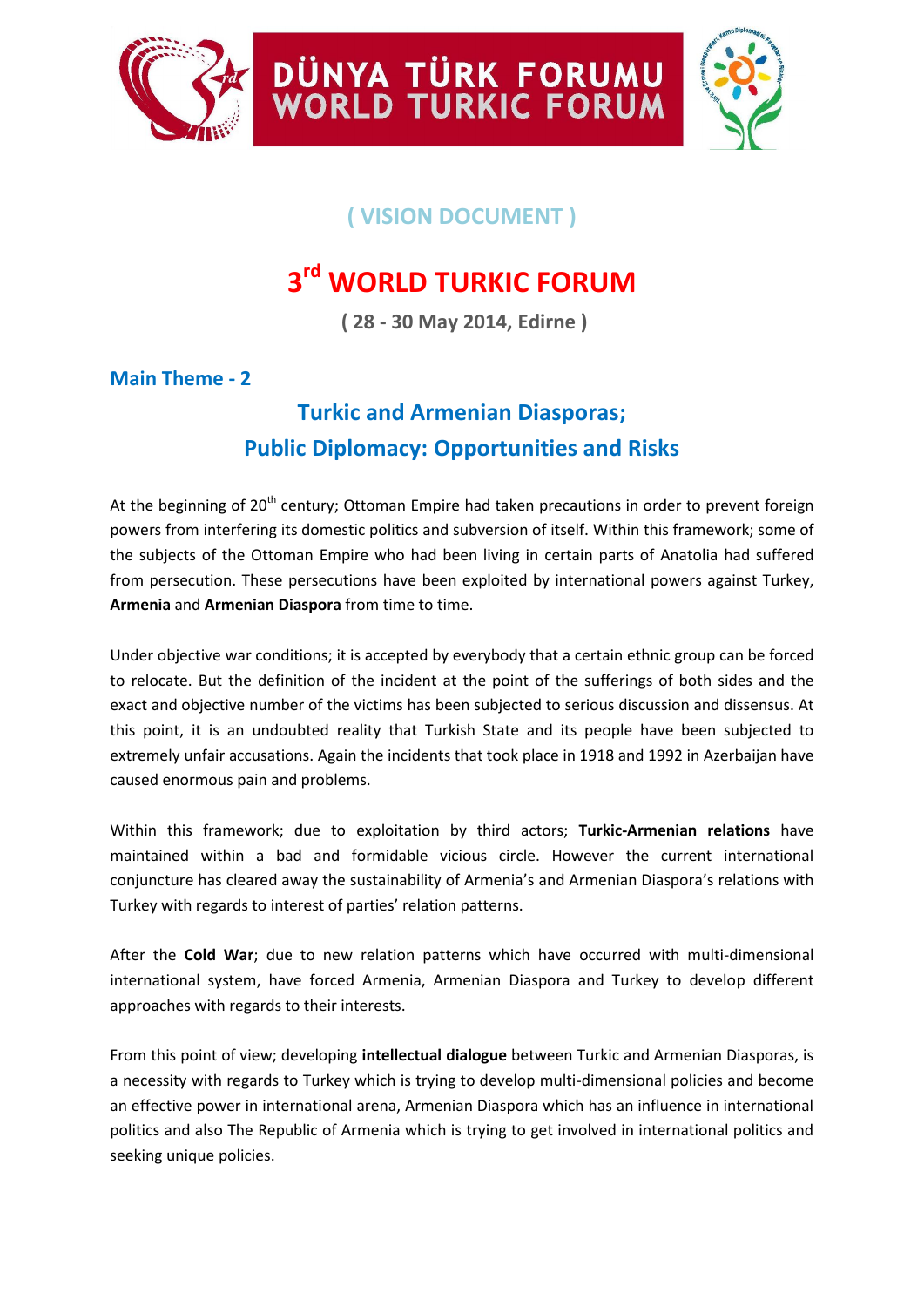



Development of relations between Turkic-Armenian Diasporas will not just leverage Turkey's influence in international arena and increase Turkey's strategic maneuverability but it will also improve and secure the interests of Armenian Diaspora in regions where Turkey is influential and strengthen the Diaspora's hand against other international actors.

DÜNYA TÜRK FORUMU<br>WORLD TURKIC FORUM

In this case parties will contribute to the peace and stability of many regions particularly Middle East and will have the opportunity to maximize their interests. Besides, The Republic of Armenia will be able to overcome the difficulties in its foreign and domestic politics.

Besides Armenia's economical, foreign and domestic policy problems; its population has been decreasing due to emigration. The country has been trying to overcome all of its problems. The partial support that it has been receiving from the Diaspora, Russia, USA and France is not enough. A possible interaction between Turkic-Armenian Diaspora will help Armenia to build good relations with its neighbors particularly Turkey and Azerbaijan.

The economical, political and cultural consequences of globalization have been affecting the new international system. Many tools and techniques that had been used during Cold War and uni-polar post Cold War Eras are ineffective in this new international system.

**"Public Diplomacy"** is a critically important process for countries in order to increase their effectiveness in new multi-polar international system, to reach their foreign policy goals and to implement their strategic vision. Developing notion-based dialogue with regards to public diplomacy between Turkic and Armenian Diasporas has potential for affecting both parties' interests in a positive way.

**3 rd World Turkic Forum** within the context of Armenian Issue, aims to contribute to the construction of consciousness through public diplomacy in Turkic societies and world public opinion. Resolution of conflicts and providing interaction with the capacity that it will build in this way; it also aims to provide Turkey, Azerbaijan, Armenia and Diasporas with strategic value. The aggregation of diaspora and opinion leaders in international forums from all sides which have been conducting studies before third parties will be beneficial to understand each other and will guide the way to improve relations.

In order to contribute to the creation of healthy academic dialogue channels between **Turkic and Armenian Diasporas** in multi-dimensional new system; TASAM has determined that one of the **two main themes of 3rd World Turkic Forum as "Turkic and Armenian Diasporas; Public Diplomacy: Opportunities and Risks".**